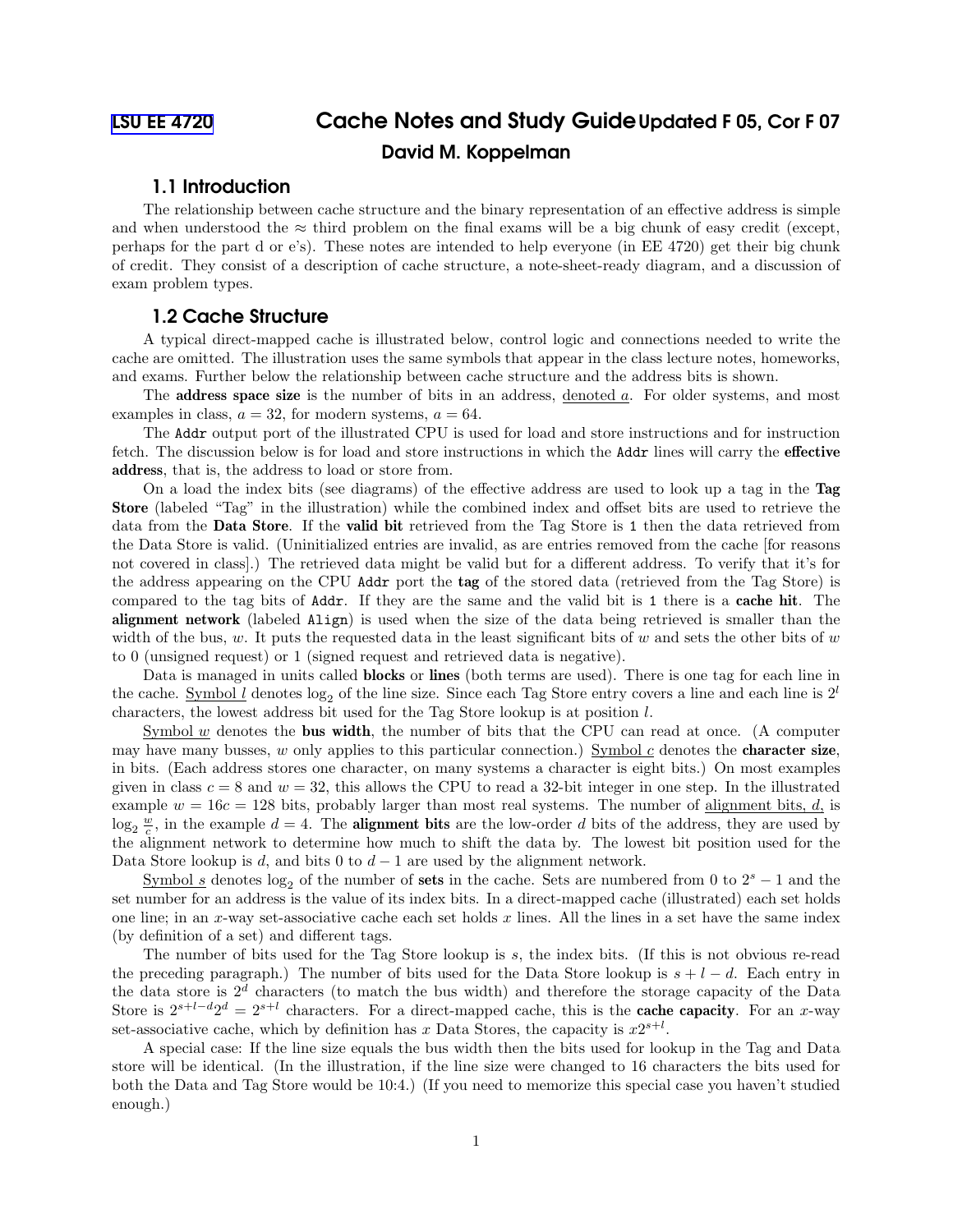In an x-way, set-associative cache the Tag Store, Data Store, and the logic generating the Hit signal are duplicated x times, each duplicate is called a **way**. For a particular access at most one way can hit, a multiplexor selects the data from that way. The cache described earlier is a special case, a direct-mapped cache, and might also be called 1-way set-associative. ("Might" and not "is" because since it's 1-way it's not really set-associative, in the same way a 1-way superscalar processor isn't really superscalar.) As stated above, in a set-associative cache each set can hold  $x$  lines, one line per way.

## 1.3 Cache Illustration, Program, Address Bit Categorization

A simple program, a cache, and an address bit categorization are illustrated below. It is important that the relationship between these is thoroughly understood. The better understood, the easier it is to remember. For more on the program see the Stride or Two-Dimensional Array Access section below.

The cache illustrated is direct mapped (1-way set associative). (The address bit categorization shows the capacity of an x-way cache.) There are two definitions of offset bits, the larger one is usually used, an exception is the diagram. The program accesses something which is not quite a two dimensional array. (It would be a 2-D array if SL were the same as IL.)



Address Bits:

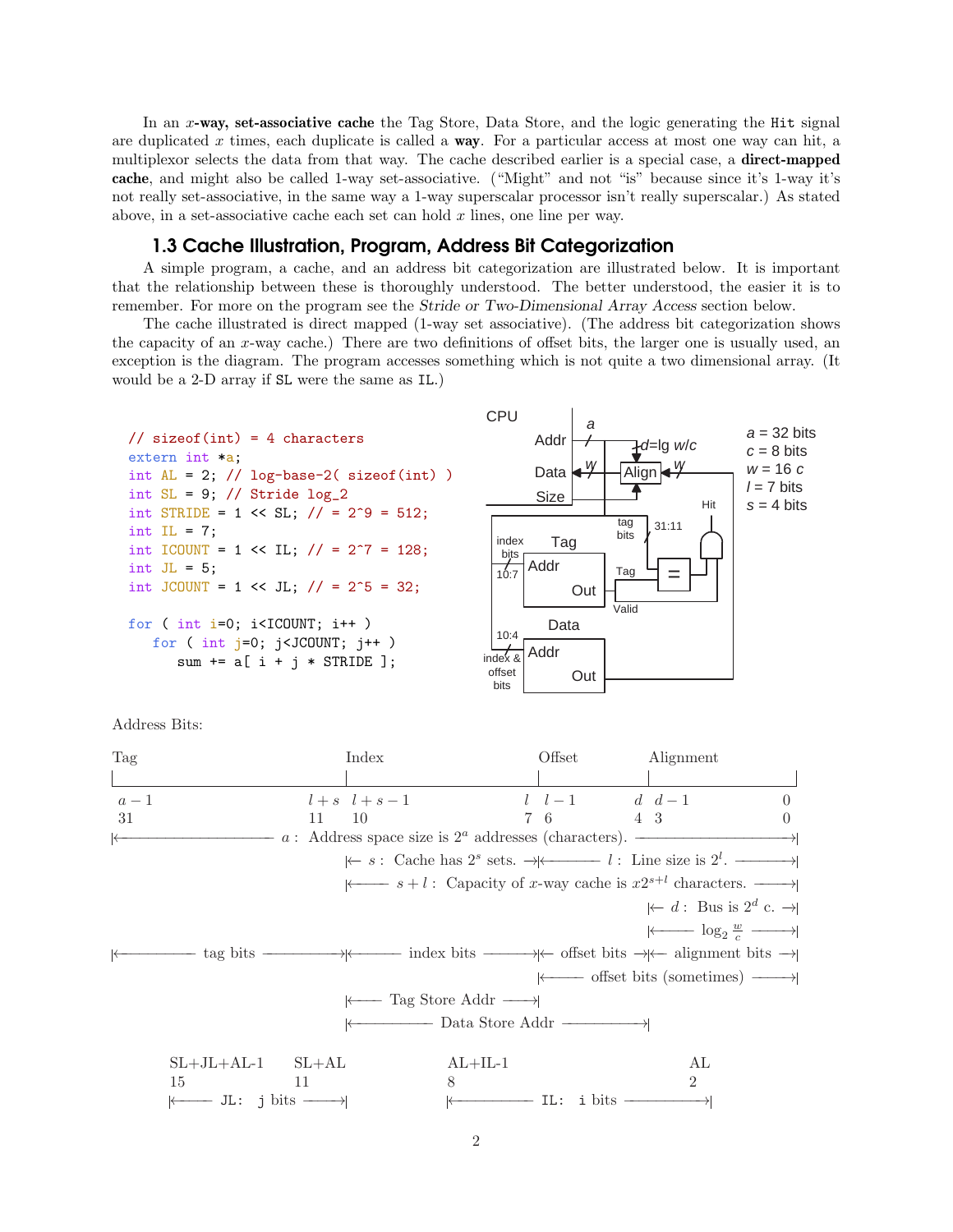# 1.4 Common Exam Problem Types

Nearly every final exam will have some type of cache question, parts of these questions fall into a few types. The types are explained below along with a list of final exams where they appear.

#### 1.4.1 Cache Structure

Given some information about the cache structure, determine other information. This is usually parts (a) and (b). If these notes are understood such questions can be answered in under a minute. Really, and you don't have to be that smart either. Concentrate on the address bit categorization.

#### 1.4.2 Different Cache, Same Capacity

Cache B is like cache A except for X. Find the Y for cache B. For example: call the cache illustrated here A and consider a new cache in which the line size is four times as long but the associativity and capacity are the same. Determine s and l and show the bits used for the Tag and Data Store lookups.

These problems are also fairly easy, the solution usually involves changing some combination of  $s, l$ , and x. If the cache capacity of both caches is to be the same then choose  $x_B$ ,  $s_B$ , and  $l_B$  such that  $x_A 2^{s_A+1_A} = x_B 2^{s_B+1_B}$ , where  $x_A$  is the associativity of cache A, etc.

Problems: Spring 2002 4a (last part), Fall 2001 3a (last part), Spring 2000 4c Fall 2000, 4 (last part)

#### 1.4.3 Find the Hit Ratio

Find the hit ratio for a cache (usually from an earlier part) while running the given program, usually in C. This type of question is easy if the program reads memory sequentially. To solve it determine the size of the array element (it's given in the comments) and from that determine how many will fit on a line. Access to the first element on a line will miss, the rest will hit.

Problems: A question of this type is asked on almost every final exam. Spring 2003 4b, Fall 2002 4b, Fall 2001 3b (first part), Spring 1999 3b

In one variation on this question the array access is in a nested loop. The hit ratio for the first iteration of the outer loop can be found using the procedure above. For subsequent iterations of the outer loop you need to determine if data brought in on the first iteration is still there.

Problems: Spring 2002 4b (first part)

#### 1.4.4 Stride or Two-Dimensional Array Access

In some problems a two-dimensional array is accessed. (In some cases it is not called a two-dimensional array.) Though the array is logically two dimensional it is declared as an ordinary (one-dimensional) array in C. For example, if a is to be a  $32 \times 16$  array it would be declared as a 512-element array; to access element i,j the code  $a[i + j * 32]$  would be used. (In some problems the 32 is replaced with a symbol, often called something like "STRIDE.") In these problems the array dimensions will usually be a power of 2, greatly facilitating the solution. The key to solving a problem of this type is to find which bit positions of the address are affected by i and j. In the above example, if i ranges from 0 to 31 and a is a character array then i affects bits 0 to 4. If a were an integer array and integers were four characters then i would affect bits 2 to 6. (BTW, the same thing holds for one-dimensional arrays.) If a is a character array and variable j ranges from 0 to 15, then j would affect bits 5 to 8 (because multiplying j by 32 shifts it five bit positions to the left). How the cache behaves depends upon how i and j overlap the tag, index, and offset bits.

The cache illustration (the big program/cache/bits diagram above) shows an example of how i and j relate to the address bits, including of course the tag, index, and offset. To make the program example the same as the example just discussed set  $AL=0$  (for a character array), and SL=5. (IL and JL don't matter.) For the Spring 2001 Problem 3b set  $AL=0$ ,  $SL=10$ ,  $IL=5$ , and  $JL=8$  (i and j are reversed).

Problems: Spring 2001 3b, Fall 1999 2a

#### 1.4.5 Find a Cache Configuration the Maximizes the Hit Ratio

Find an alternate cache configuration, usually of the same capacity, that maximizes the hit ratio (or achieves some other goal). To solve it determine which bits of the address are affected by the loop indices (see the multiple-dimension stuff above), and "move" the index, offset, and tag bits so their overlap achieves the desired result.

Problems: Fall 2002 4c, Fall 1999 2b.